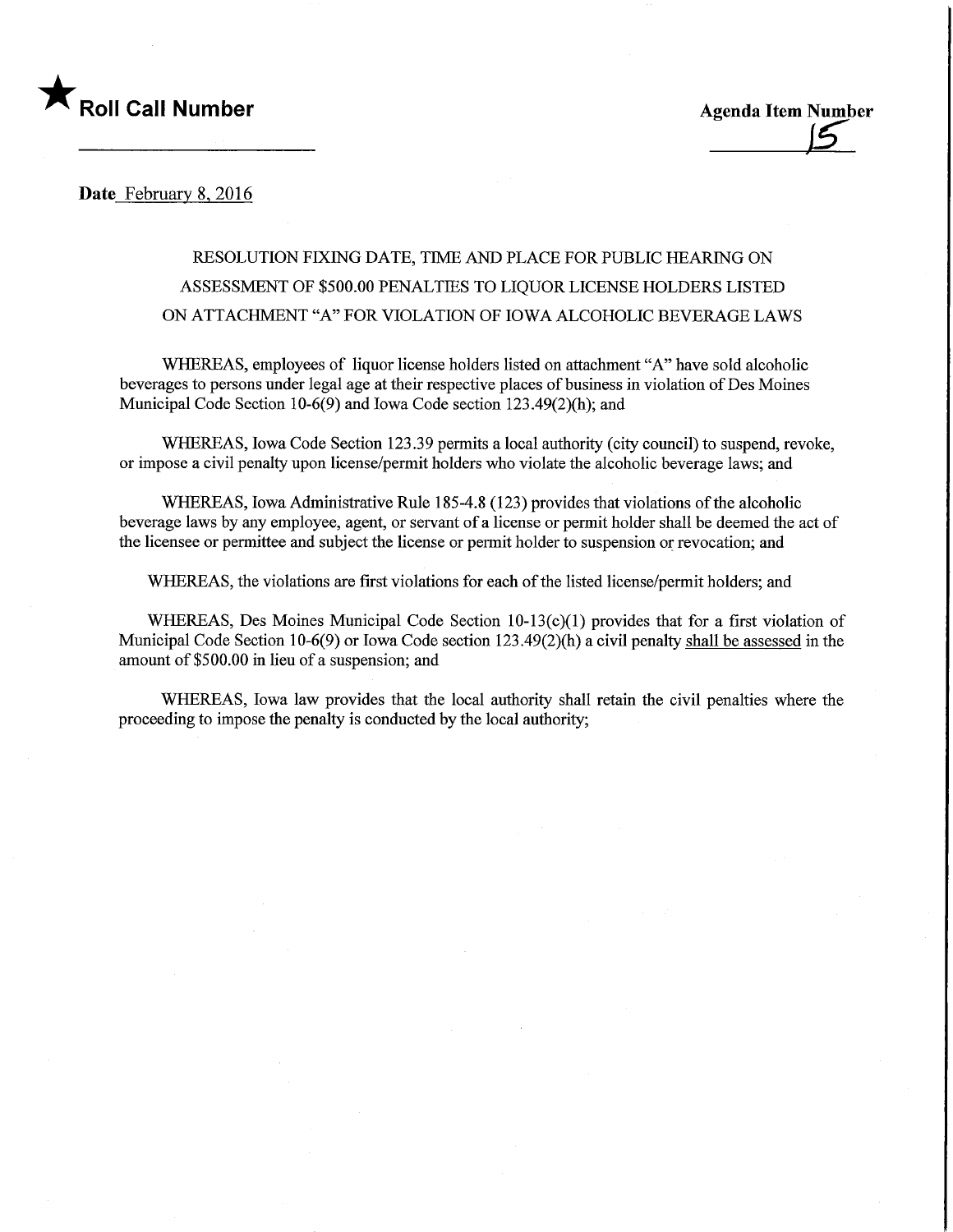

Roll Call Number Agenda Item Number Agenda Item Number

Date February 8, 2016

(2)

## NOW, THEREFORE, BE IT RESOLVED by the City Council of the City of Des Moines, Iowa that:

- 1. A public hearing is hereby set for February 22, 2016 at 5:00 P.M. m the Council Chambers at City Hall, 400 Robert D. Ray Drive, Des Moines, IA, for the purpose of providing the liquor license holders listed in attachment "A" an opportunity to be heard concerning the proposed assessment of a \$500.00 penalty for sale of alcoholic beverages to persons under legal age.
- 2. The City Clerk is directed to notify the license holders by sending through ordmary mail a copy of this resolution at least 10 days in advance of the scheduled hearing.
- 3. The license holders may pay the \$500.00 civil penalty to the City of Des Moines at the City Clerk's Office in advance of the scheduled public hearing if they do not wish to be heard.

MOVED BY TO ADOPT.

FORM APPROVED:

Douglas P. Philiph Assistant City Attorney

| <b>COUNCIL ACTION</b> | <b>YEAS</b> | <b>NAYS</b> | <b>PASS</b> | <b>ABSENT</b>   | <b>CERTIFICATE</b>                                                                                   |
|-----------------------|-------------|-------------|-------------|-----------------|------------------------------------------------------------------------------------------------------|
| <b>COWNIE</b>         |             |             |             |                 |                                                                                                      |
| <b>COLEMAN</b>        |             |             |             |                 | I, DIANE RAUH, City Clerk of said City hereby                                                        |
| <b>GATTO</b>          |             |             |             |                 | certify that at a meeting of the City Council of<br>said City of Des Moines, held on the above date, |
| <b>GRAY</b>           |             |             |             |                 | among other proceedings the above was adopted.                                                       |
| <b>HENSLEY</b>        |             |             |             |                 |                                                                                                      |
| <b>MOORE</b>          |             |             |             |                 | IN WITNESS WHEREOF, I have hereunto set my                                                           |
| <b>WESTERGAARD</b>    |             |             |             |                 | hand and affixed my seal the day and year first<br>above written.                                    |
| <b>TOTAL</b>          |             |             |             |                 |                                                                                                      |
| <b>MOTION CARRIED</b> |             |             |             | <b>APPROVED</b> |                                                                                                      |
|                       |             |             |             |                 |                                                                                                      |
|                       |             |             |             |                 |                                                                                                      |
| <b>Mayor</b>          |             |             |             |                 | . .itv                                                                                               |